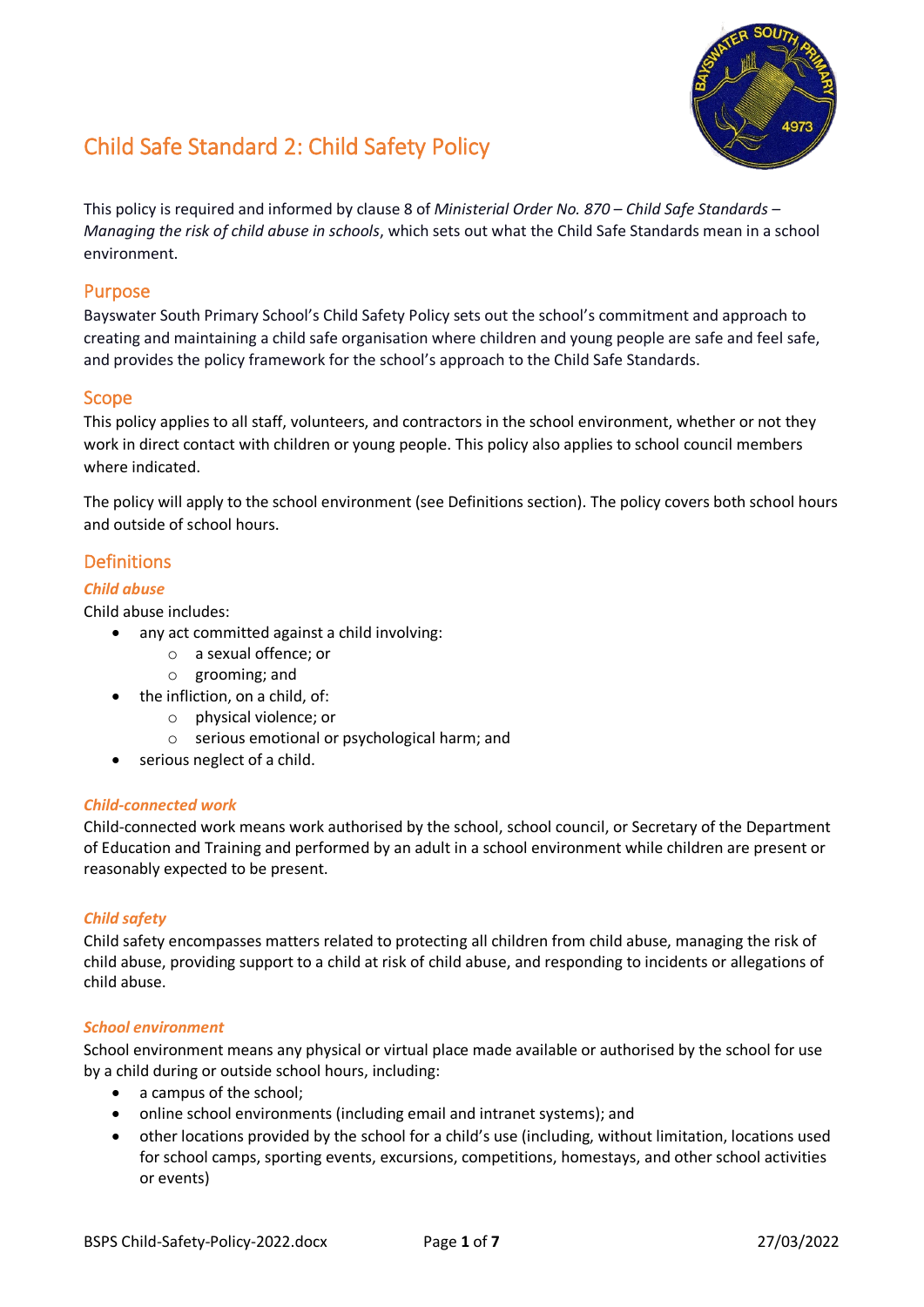#### *School staff*

School staff means an individual working in a school environment who is:

- employed by the Department of Education and Training;
- directly engaged or employed by a school council; or
- a volunteer or a contracted service provider (whether or not a body corporate or any other person is an intermediary).

# STATEMENT OF COMMITMENT TO CHILD SAFETY AND CHILD SAFETY PRINCIPLES

Bayswater South Primary School is committed to the safety and wellbeing of all children and young people. This will be the primary focus of our care and decision-making.

"The school's approach to creating and maintaining a child safe school environment is guided by our school philosophy and values. At Bayswater South Primary School our vision is '*to create a passionate learning community that inspires, challenges and supports all students to achieve their personal best and make a positive contribution to the world in which they live.*' We know children can struggle to achieve their personal best if they are not safe from abuse.

At Bayswater South Primary School our values guide the decisions and behaviours of all members of our school community, including in relation to child safety:

- Respect for ourselves and others Caring for, understanding, accepting and appreciating ourselves and others.
- Responsibility Demonstrating ownership of our actions and words. Being accountable for our actions.
- Integrity being honest, sincere and trustworthy
- Resilience Bouncing back from difficulties and disappointments. Accepting challenges, trying hard and not giving up easily." $]$ <sup>[1](#page-1-0)</sup>

Bayswater South Primary School has zero tolerance for child abuse.

We are committed to providing a child safe environment where children and young people are safe and feel safe, and their voices are heard about decisions that affect their lives. Our child safe policies, procedures, strategies and practices will be inclusive of the needs of all children, particularly Aboriginal and Torres Strait Islander children, children from culturally and linguistically diverse backgrounds, children with disabilities, and children who are vulnerable.

Every person involved in Bayswater South Primary School has a responsibility to understand the important and specific role they play individually and collectively to ensure that the wellbeing and safety of all children and young people is at the forefront of all they do and every decision they make.

## Child safety principles

In its planning, decision-making and operations, Bayswater South Primary School will:

- 1. Take a preventative, proactive and participatory approach to child safety;
- 2. Value and empower children to participate in decisions which affect their lives;
- 3. Foster a culture of openness that supports all persons to safely disclose risks of harm to children;
- 4. Respect diversity in cultures and child rearing practices while keeping child safety paramount;
- <span id="page-1-0"></span>5. Provide written guidance on appropriate conduct and behaviour towards children;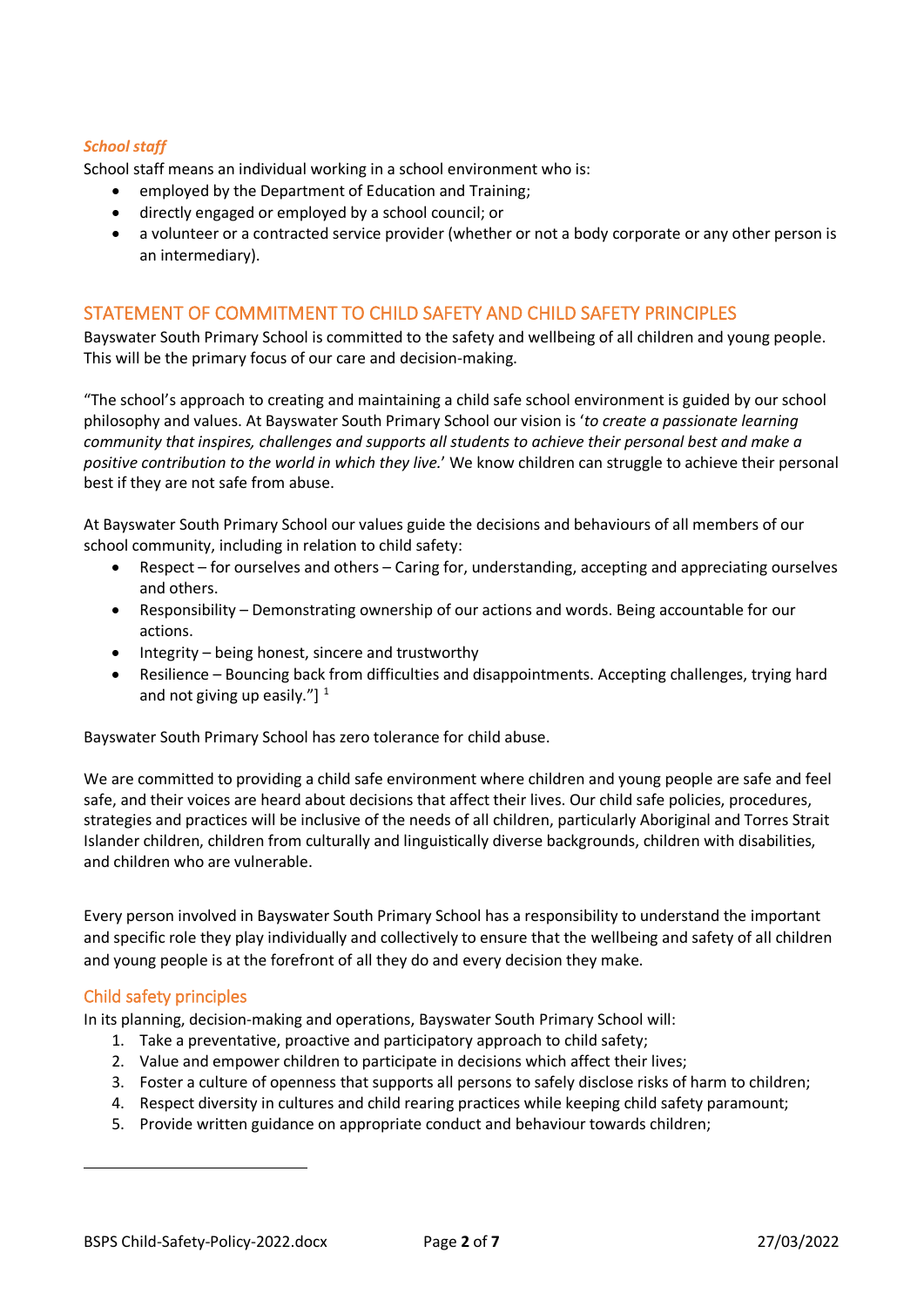- 6. Engage only the most suitable people to work with children and have high quality staff and volunteer supervision and professional development;
- 7. Ensure children know who to talk with if they are worried or are feeling unsafe, and that they are comfortable and encouraged to raise such concerns;
- 8. Report suspected abuse, neglect or mistreatment promptly to the appropriate authorities;
- 9. Share information appropriately and lawfully with other organisations where the safety and wellbeing of children is at risk; and
- 10. Value the input of and communicate regularly with families and carers

# **POLICY**

# Strategies to embed a child safe culture

Bayswater South Primary School's culture encourages staff, students, parents and the school community to raise, discuss and scrutinise child safety concerns. This makes it more difficult for abuse to occur and remain hidden.

All child safety documents, including this policy, the Child Safety Code of Conduct [Volunteer Program - BSPS,](https://bayswatersouthps-my.sharepoint.com/personal/administrator_baysouthps_vic_edu_au/_layouts/15/onedrive.aspx?id=%2Fpersonal%2Fadministrator%5Fbaysouthps%5Fvic%5Fedu%5Fau%2FDocuments%2FVolunteer%20Program%20%2D%20BSPS&ga=1) the school's Child Safety Responding and Reporting Obligations [\(including Mandatory Reporting\) Policy and](https://eduvic.sharepoint.com/:w:/r/sites/EDUVIC-BayswaterSouthPrimarySchool/Shared%20Documents/Bayswater%20South%20Primary%20School/Admin/Policies/Child%20Safe%20Policies/BSPS%20Child%20Safety%20Responding%20and%20Reporting%20Obligations%20Policy%20and%20Procedures%20.docx?d=w535f4df36ec149dc9ef70be420e1a2b1&csf=1&web=1&e=wtrP64)  [Procedures,](https://eduvic.sharepoint.com/:w:/r/sites/EDUVIC-BayswaterSouthPrimarySchool/Shared%20Documents/Bayswater%20South%20Primary%20School/Admin/Policies/Child%20Safe%20Policies/BSPS%20Child%20Safety%20Responding%20and%20Reporting%20Obligations%20Policy%20and%20Procedures%20.docx?d=w535f4df36ec149dc9ef70be420e1a2b1&csf=1&web=1&e=wtrP64) *[Identifying and Responding to All Forms of Abuse in Victorian Schools](https://www.education.vic.gov.au/Documents/about/programs/health/protect/ChildSafeStandard5_SchoolsGuide.pdf)* and th[e Four Critical](https://www.education.vic.gov.au/Documents/about/programs/health/protect/FourCriticalActions_ChildAbuse.pdf)  [Actions for Schools](https://www.education.vic.gov.au/Documents/about/programs/health/protect/FourCriticalActions_ChildAbuse.pdf) are readily available online and in hard copy at the school's office for all staff and students to read at any time.

Child safety is everyone's responsibility. **All school staff** are required to:

- Act in accordance with the school's Child Safety Code of Conduct, which clearly sets out the difference between appropriate and inappropriate behaviour
- Act in accordance with the Child Safety Responding and Reporting Obligations (including Mandatory Reporting) Policy and Procedures at all times, including following the [Four Critical Actions for Schools](https://www.education.vic.gov.au/Documents/about/programs/health/protect/FourCriticalActions_ChildAbuse.pdf) where necessary
- Undertake annual guidance and training on child safety
- Act in accordance with their legal obligations, including:
	- o Failure to disclose offence (applies to all adults)
	- o Duty of care (applies to all school staff)
	- $\circ$  Mandatory reporting obligations (applies to all mandatory reporters, including teachers, principals, registered psychologists, and registered doctors and nurses)
	- o Failure to protect offence (applies to a person in a position of authority within the school)
	- $\circ$  Reportable conduct obligations (applies to all school staff in reporting conduct to the principal, and applies to the principal in reporting to Employee Conduct Branch)
	- o Organisational duty of care (applies to the school as an organisation)
	- o For more information on these obligations, see [Identifying and Responding to All Forms of](https://www.education.vic.gov.au/Documents/about/programs/health/protect/ChildSafeStandard5_SchoolsGuide.pdf)  [Abuse in Victorian Schools.](https://www.education.vic.gov.au/Documents/about/programs/health/protect/ChildSafeStandard5_SchoolsGuide.pdf)

As part of Bayswater South Primary School's child safe culture, **school leadership** (including the principal and assistant principal) will:

- Consider the diversity of all children, including (but not limited to) the needs of Aboriginal and Torres Strait Islander children, children from culturally and linguistically diverse backgrounds, children with disabilities, and children who are vulnerable, when implementing the Child Safe Standards
- Ensure that child safety is a regular agenda item at school leadership meetings and staff meetings
- Encourage and enable staff professional learning and training to build deeper understandings of child safety and prevention of abuse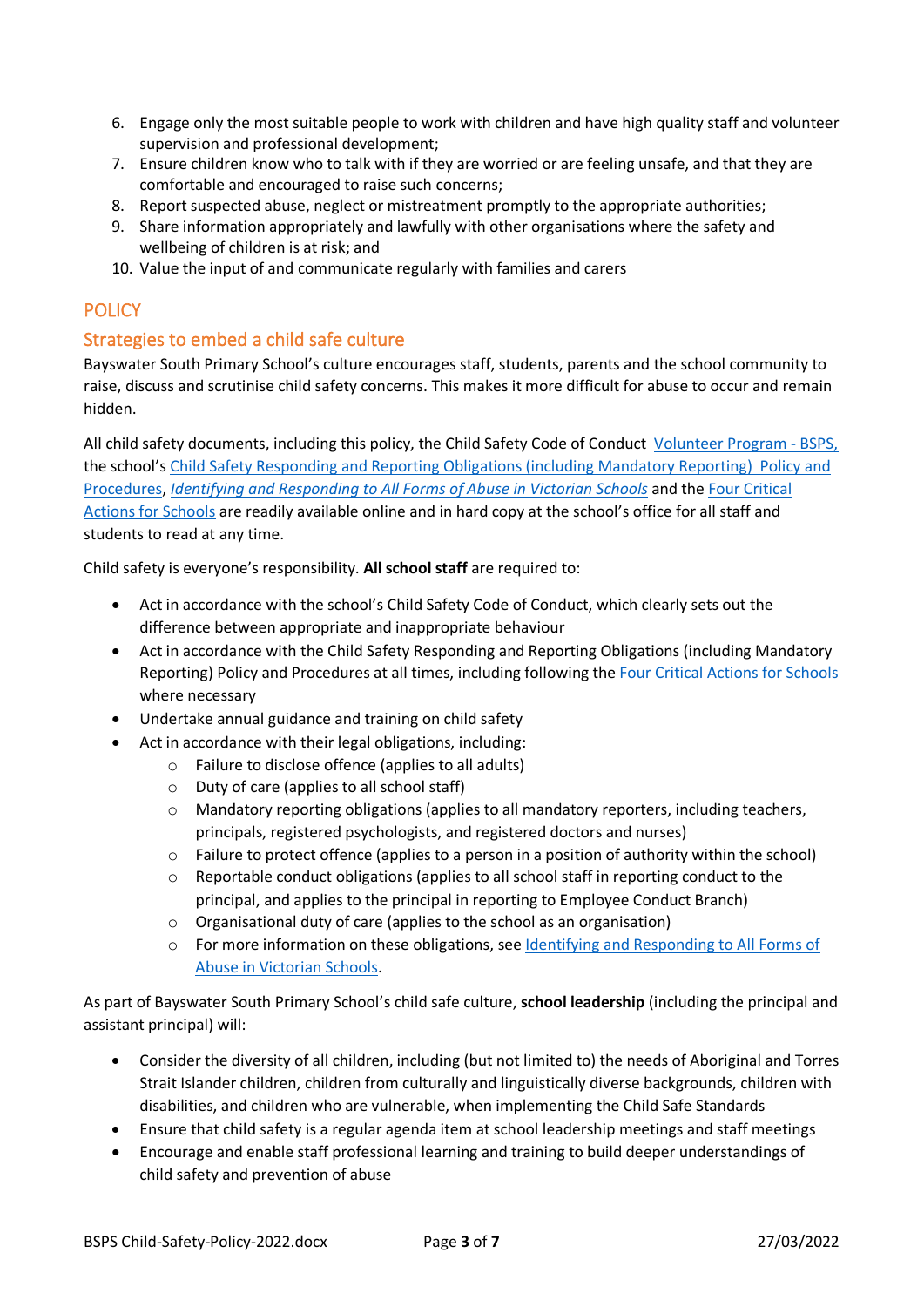• Ensure that no one is prohibited or discouraged from reporting an allegation of child abuse to a person external to the school or from making records of any allegation.

As part of Bayswater South Primary School's child safe culture, **school mandatory reporting staff** are required to:

- Complete the [Protecting Children Mandatory reporting and other obligations](http://elearn.com.au/det/protectingchildren/) online module every year
- Read the school's Child Safety Code of Conduct on induction, and maintain familiarity with that document
- Read the school's Child Safety Responding and Reporting Obligations (including Mandatory Reporting) Policy and Procedures on induction, and maintain familiarity with that document
- Read the school's Child Safety Policy (this document) on induction, and maintain familiarity with that document.

As part of Bayswater South Primary School's child safe culture, in performing the functions and powers given to them under the *Education and Training Reform Act 2006*, **school councils and school council members** will:

- Ensure that child safety is a regular agenda item at school council meetings.
- Consider the diversity of all children, including (but not limited to) the needs of Aboriginal and Torres Strait Islander children, children from culturally and linguistically diverse backgrounds, children with disabilities, and children who are vulnerable, when making decisions regarding the Child Safe Standards.
- Undertake annual guidance and training on child safety, such as the [Child Safe Standards School](https://www.education.vic.gov.au/Documents/about/programs/health/protect/school-council-training.pptx)  [Council Training](https://www.education.vic.gov.au/Documents/about/programs/health/protect/school-council-training.pptx) PowerPoint.
- Approve the Child Safety Code of Conduct to the extent that it applies to school council employees and members, and if updated, note the new document in its school council meeting minutes.
- When hiring employees, ensure that selection, supervision and management practices are child safe (unless delegated to the principal).

School leadership will maintain records of the above processes.

## Roles and responsibilities

School leaders will ensure that each person understands their role, responsibilities and behaviour expected in protecting children and young people from abuse and neglect. Staff will comply with the school's Child Safety Code of Conduct, which sets out clearly the difference between appropriate and inappropriate behaviour.

Specific child safety responsibilities:

- The assistant principal is responsible for reviewing and updating the Child Safety Policy every 3 years.
- The assistant principal is responsible for monitoring the school's compliance with the Child Safety Policy. The school community should approach the assistant principal if they have any concerns about the school's compliance with the Child Safety Policy.
- The assistant principal is responsible for informing the school community about this policy, and making it publicly available.
- Other specific roles and responsibilities are named in Bayswater South Primary School's other child safety policies and procedures, including the Child Safety Code of Conduct, Child Safety Responding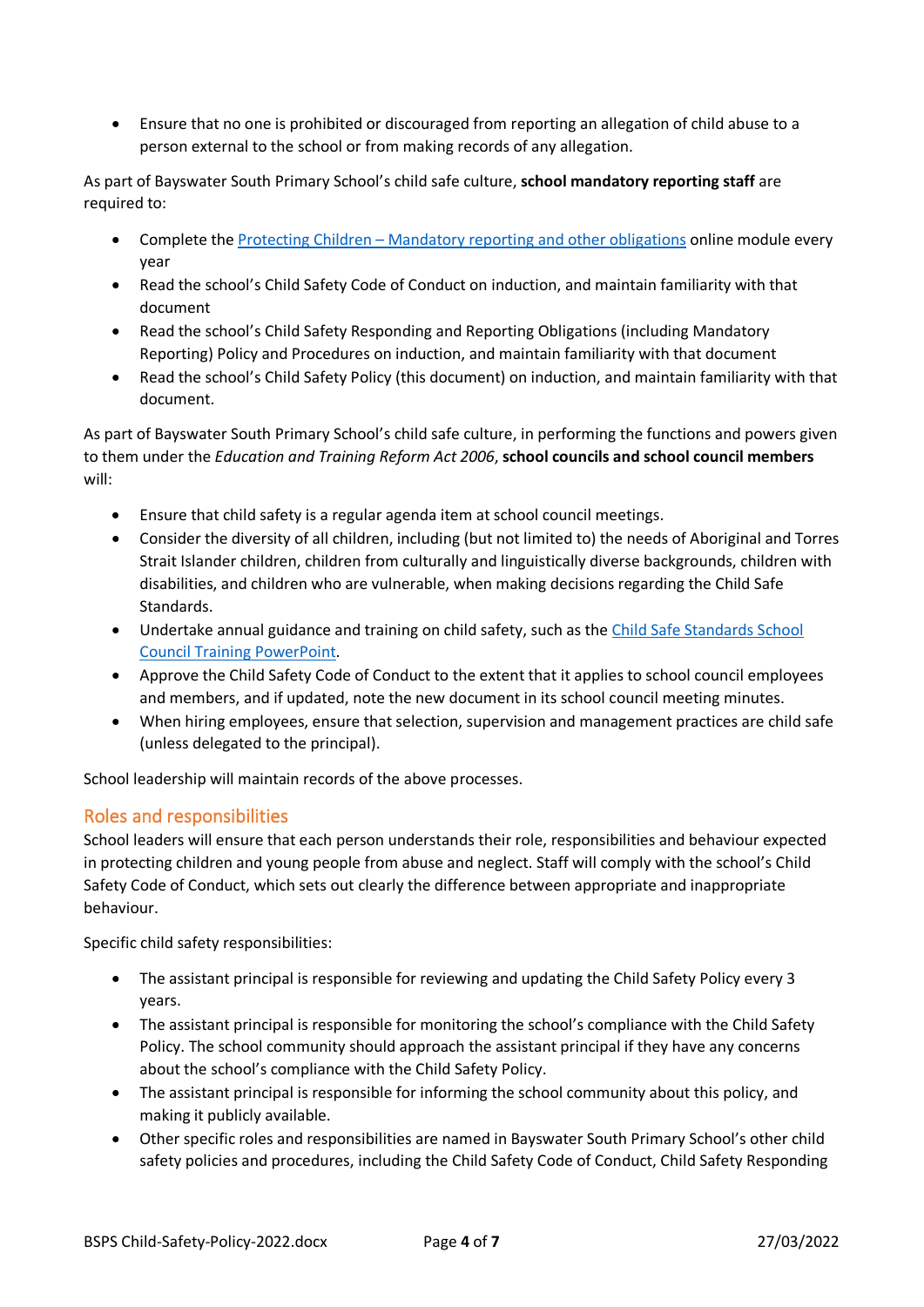and Reporting Obligations (including Mandatory Reporting) Policy and Procedures, and risk assessment register.

## Recruitment

Bayswater South Primary School follows the Department's Recruitment in Schools guide to ensure child safe recruitment practices, available on the [Department's website.](https://www.education.vic.gov.au/hrweb/careers/Pages/recruitinsch.aspx)

All prospective volunteers are required to comply with our school's Volunteers Policy, including in relation to assessing the suitability of prospective volunteers and maintaining a valid Working With Children Check.

## Training and supervision

Training and education is important to ensure that everyone in the school understands that child safety is everyone's responsibility.

Our school culture aims for all staff and volunteers (in addition to parents/carers and children) to feel confident and comfortable in coming forward with any allegations or suspicions of child abuse or child safety concerns. We train our staff and volunteers to identify, assess, and minimise risks of child abuse and to detect potential signs of child abuse. This training occurs annually or more often as required.

We also support our staff and volunteers through ongoing supervision to develop their skills to protect children from abuse, to promote the cultural safety of Aboriginal and Torres Strait Islander children and children from linguistically and/or diverse backgrounds, and the safety of children with a disability and vulnerable children.

New employees and volunteers will be inducted into the school, including by being referred to the Child Safety Policy (this document), the Child Safety Code of Conduct, and the Child Safety Responding and Reporting Obligations (including Mandatory Reporting) Policy and Procedures on the school website or as hard copies at the office. They will also be supervised regularly to ensure they understand our school's commitment to child safety, and that their behaviour towards children is safe and appropriate. All employees of our school will be monitored and assessed via regular performance review to ensure their continuing suitability for child-connected work. Any inappropriate behaviour will be reported by school staff to the Principal or Assistant Principal and will be managed in accordance with Bayswater South Primary School's Child Safety Responding and Reporting Obligations [\(including Mandatory Reporting\) Policy and](https://eduvic.sharepoint.com/:w:/r/sites/EDUVIC-BayswaterSouthPrimarySchool/Shared%20Documents/Bayswater%20South%20Primary%20School/Admin/Policies/Child%20Safe%20Policies/BSPS%20Child%20Safety%20Responding%20and%20Reporting%20Obligations%20Policy%20and%20Procedures%20.docx?d=w535f4df36ec149dc9ef70be420e1a2b1&csf=1&web=1&e=wtrP64)  [Procedures](https://eduvic.sharepoint.com/:w:/r/sites/EDUVIC-BayswaterSouthPrimarySchool/Shared%20Documents/Bayswater%20South%20Primary%20School/Admin/Policies/Child%20Safe%20Policies/BSPS%20Child%20Safety%20Responding%20and%20Reporting%20Obligations%20Policy%20and%20Procedures%20.docx?d=w535f4df36ec149dc9ef70be420e1a2b1&csf=1&web=1&e=wtrP64) where required.

#### Reporting a child safety concern or complaint

The school has clear expectations for all staff and volunteers in making a report about a child or young person who may be in need of protection. All staff (including school council employees) must follow the school's Child Safety Responding and Reporting Obligations (including Mandatory Reporting) Policy and Procedures, including following the [Four Critical Actions for Schools](https://www.education.vic.gov.au/Documents/about/programs/health/protect/FourCriticalActions_ChildAbuse.pdf) if there is an incident, disclosure or suspicion of child abuse. Immediate actions should include reporting their concerns to DHHS Child Protection, Victoria Police and/or another appropriate agency and notifying the principal or a member of the school leadership team of their concerns and the reasons for those concerns.

Bayswater South Primary School will never prohibit or discourage school staff from reporting an allegation of child abuse. The school will always take action to respond to a complaint in accordance with the school's Child Safety Responding and Reporting Obligations (including Mandatory Reporting) Policy and Procedures. In accordance with Action 4 of the Four Critical Actions for Schools, Bayswater South Primary School will provide ongoing support for students affected by child abuse.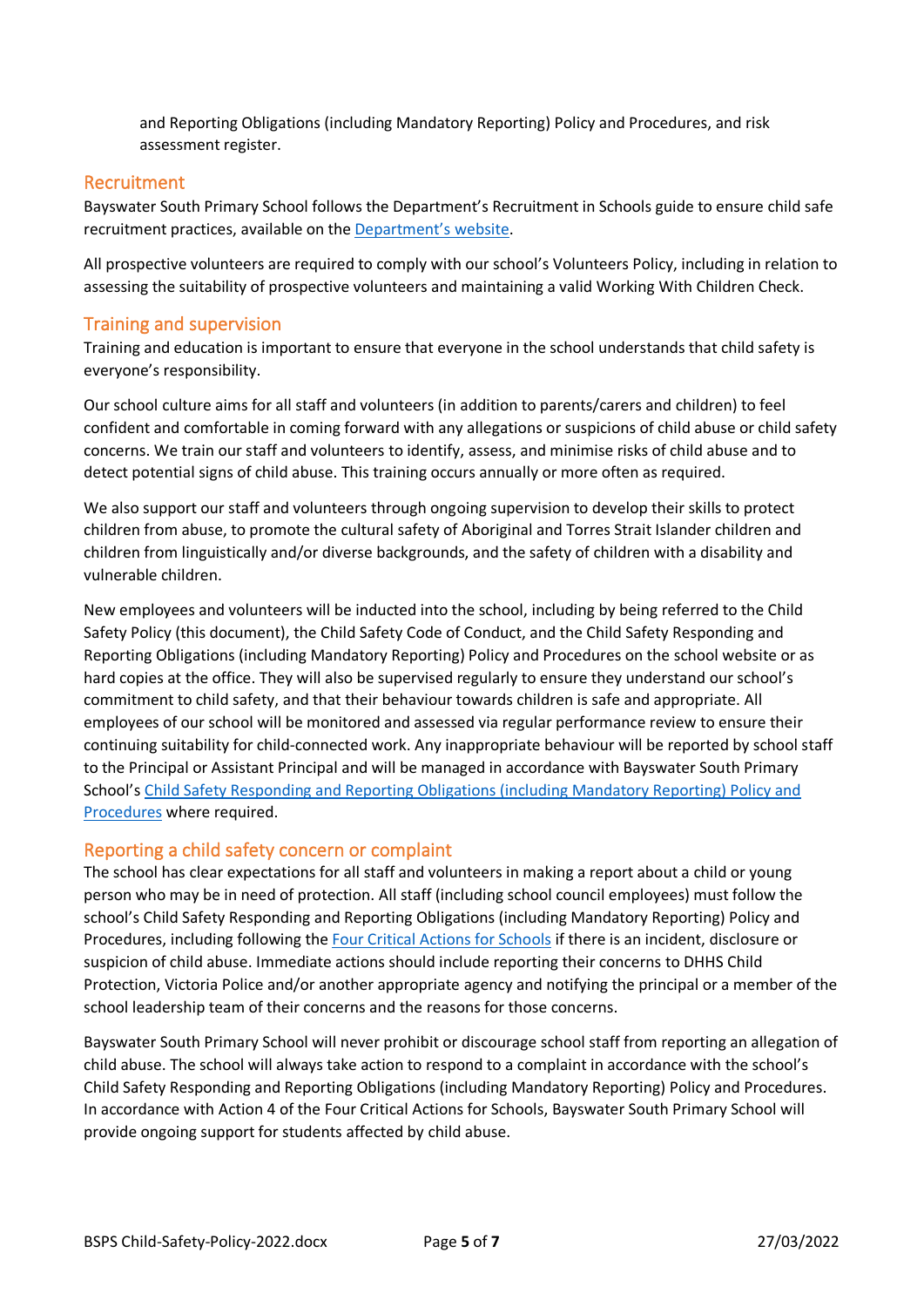The Child Safety Responding and Reporting Obligations (including Mandatory Reporting) Policy and Procedures can be found [here.](https://eduvic.sharepoint.com/:w:/r/sites/EDUVIC-BayswaterSouthPrimarySchool/Shared%20Documents/Bayswater%20South%20Primary%20School/Admin/Policies/Child%20Safe%20Policies/BSPS%20Child%20Safety%20Responding%20and%20Reporting%20Obligations%20Policy%20and%20Procedures%20.docx?d=w535f4df36ec149dc9ef70be420e1a2b1&csf=1&web=1&e=wtrP64)

# Risk reduction and management

Bayswater South Primary School believes the wellbeing of children and young people is paramount, and is vigilant in ensuring proper risk management processes, found in the school's risk assessment register. The school recognises there are potential risks to children and young people and will take a risk management approach by undertaking preventative measures.

We will identify and mitigate the risks of child abuse in school environments by taking into account the nature of each school environment, the activities expected to be conducted in that environment and the characteristics and needs of all children expected to be present in that environment.

Bayswater South Primary School monitors and evaluates the effectiveness of the actions it takes to reduce or remove risks to child safety, more information can be found in the school's risk assessment register [

#### Listening to, communicating with and empowering children

Bayswater South Primary School has developed a safe, inclusive and supportive environment that involves and communicates with children, young people and their parents/carers. We encourage child and parent/carer involvement and engagement that informs safe school operations and builds the capability of children and parents/carers to understand their rights and their responsibilities. Our school is committed to supporting and encouraging students to use their voice to raise and share their concerns with a trusted adult at any time of need. Students can access information on how to report abuse at the school office.

When the school is gathering information in relation to a complaint about alleged misconduct with or abuse of a child, the school will listen to the complainant's account and take them seriously, check understanding and keep the child (and/or their parents/carers, as appropriate) informed about progress.

The school will promote the Child Safe Standards in ways that are readily accessible, easy to understand, and user-friendly to children, including:

- All of our child safety policies and procedures will be available for the students and parents at Bayswater South Primary School to read at our office or on the school's website.
- PROTECT Child Safety posters will be displayed across the school
- School newsletters will inform students and the school community about the school's commitment to child safety, and strategies or initiatives that the school is taking to ensure student safety

The school will use its health and wellbeing programs to deliver appropriate education to its students about:

- standards of behaviour for students attending the school;
- healthy and respectful relationships (including sexuality);
- resilience; and
- child abuse awareness and prevention.
- URSTRONG
- Positive Education
- Respectful Relationships

## Communications

This school is committed to communicating our child safety strategies to the school community through:

• Ensuring that the Child Safety Policy (this document), Code of Conduct, and the Child Safety Responding and Reporting Obligations (including Mandatory Reporting) Policy and Procedure are available on the school website and at the office.